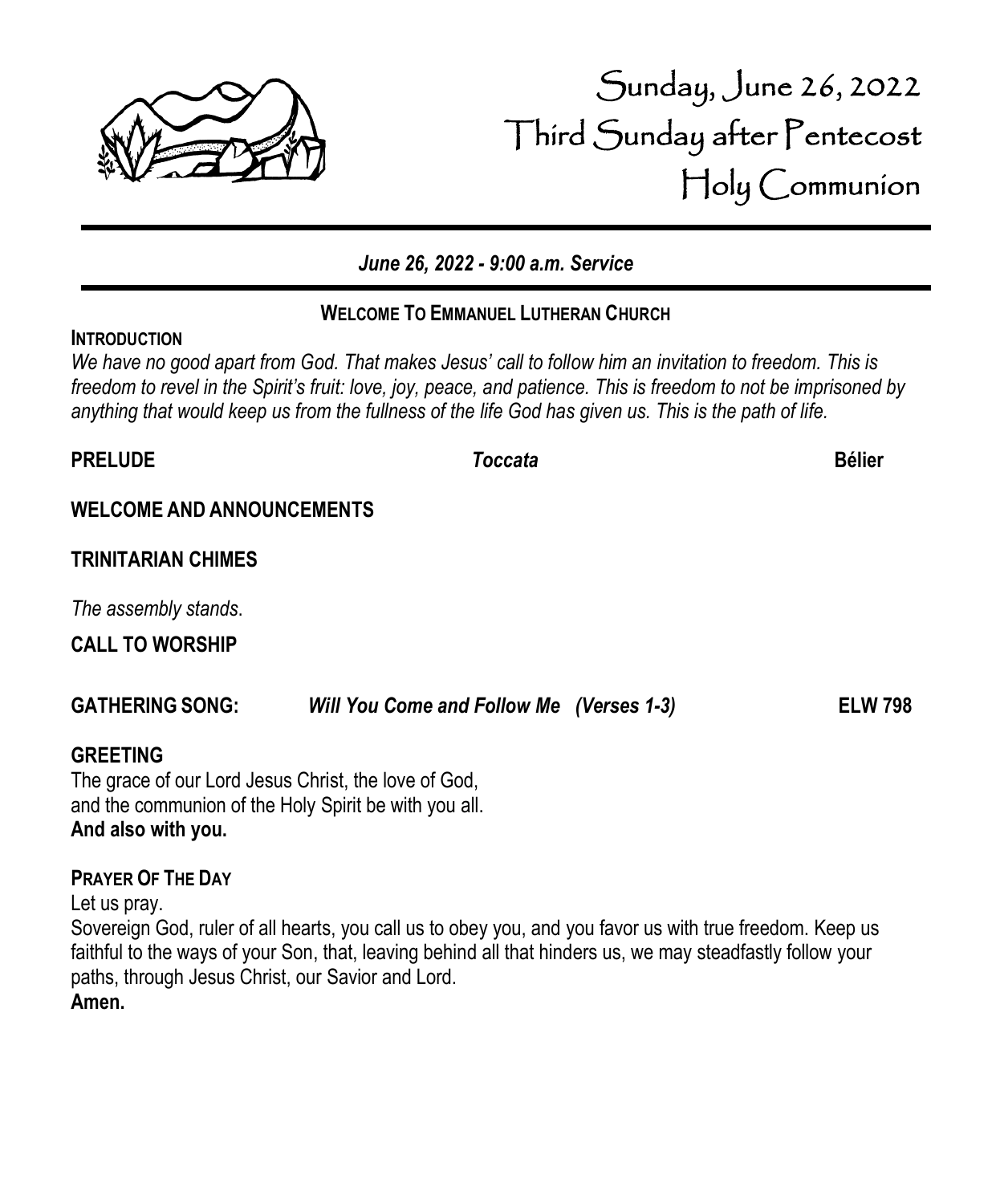## **FIRST READING: 1 Kings 19:15-16, 19-21**

*In the story preceding today's reading, the prophet Elijah flees for his life to the security of God's mountain. There God reveals to Elijah that there are still other faithful people in Israel and commissions him to anoint new leaders, including his own successor, Elisha.*

The word of the Lord. **Thanks be to God.**

### **Second Reading: Galatians 5:1, 13-25**

*For Paul, the freedom Christ gives is not permission to do whatever we want. It is the invitation to be what we could not be otherwise. The power and guidance of Christ's Holy Spirit produce a different kind of life, one marked by the fruit of this Holy Spirit.*

The word of the Lord. **Thanks be to God.**

*The assembly stands to welcome the gospel.* **GOSPEL ACCLAMATION**

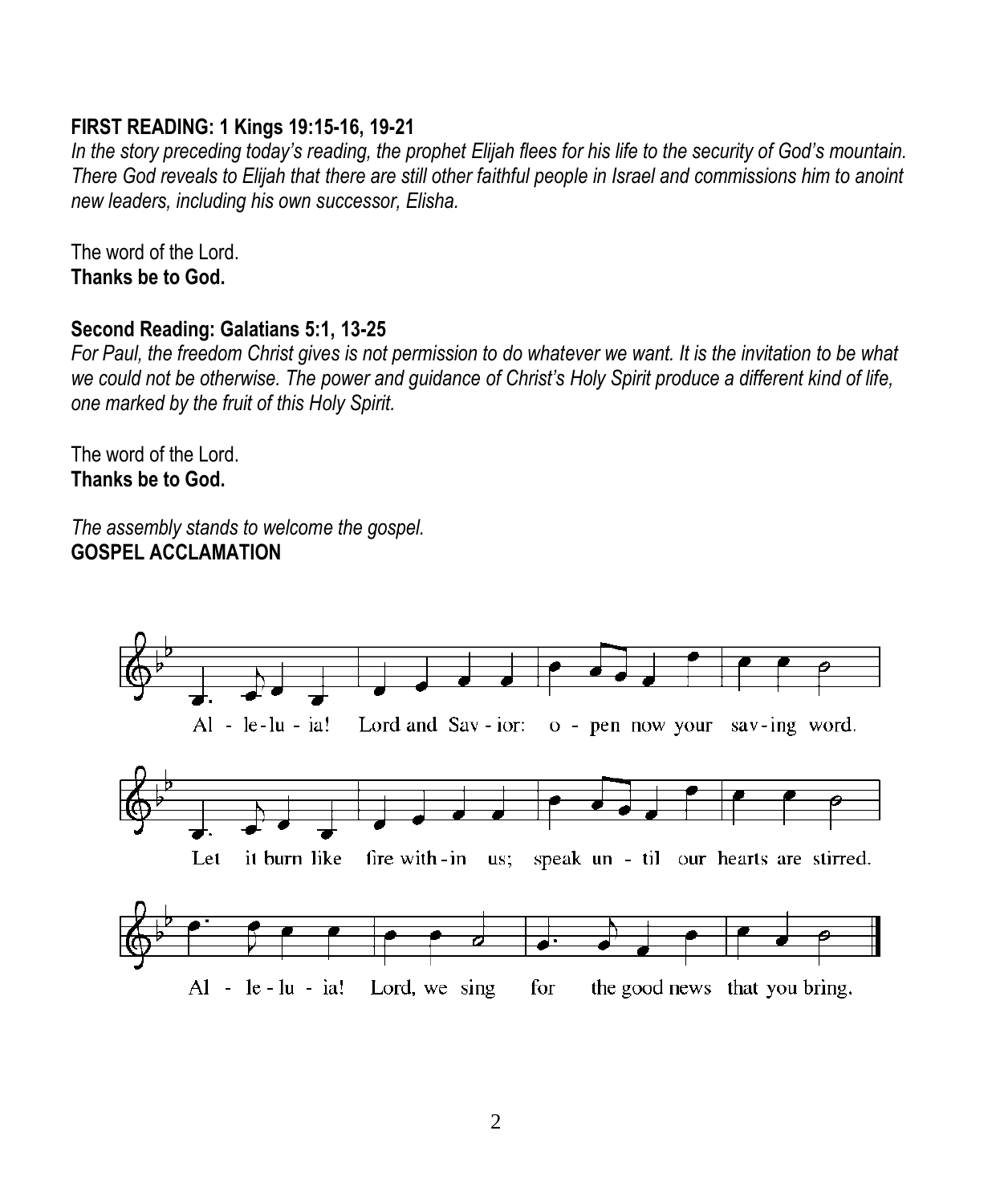### **GOSPEL: Luke 9: 51-62**

*Jesus is unwavering in his commitment to his mission in Jerusalem and will not be swayed by pettiness. In a series of striking cases in point, he calls his disciples to a similar single-mindedness.*

The holy gospel according to Luke, the ninth chapter. **Glory to you, O Lord.**

The gospel of the Lord. **Praise to you, O Christ.**

**SERMON Pastor Steven Wigdahl**

*A time for silent reflection follows the sermon.*

### **HYMN OF THE DAY** *The Son of God, Our Christ* **(Verses 1-3) ELW 584 (Tune***: Abide with Me***)**

- *1 The Son of God, our Christ, the Word, the Way, shared human life and toiled throughout the day; from common folk he called the twelve to be coworkers in his sacred ministry.*
- *2 In ev'ry test, in trials manifold, these servants witnessed, by their faith made bold; and with the gifts and talents which they brought the church was founded and God's message taught.*
- *3 Today, as then, Christ summons us to dare to follow boldly and his work to share, to help and heal the sick, the blind, the lame, declaring to the world his holy name.*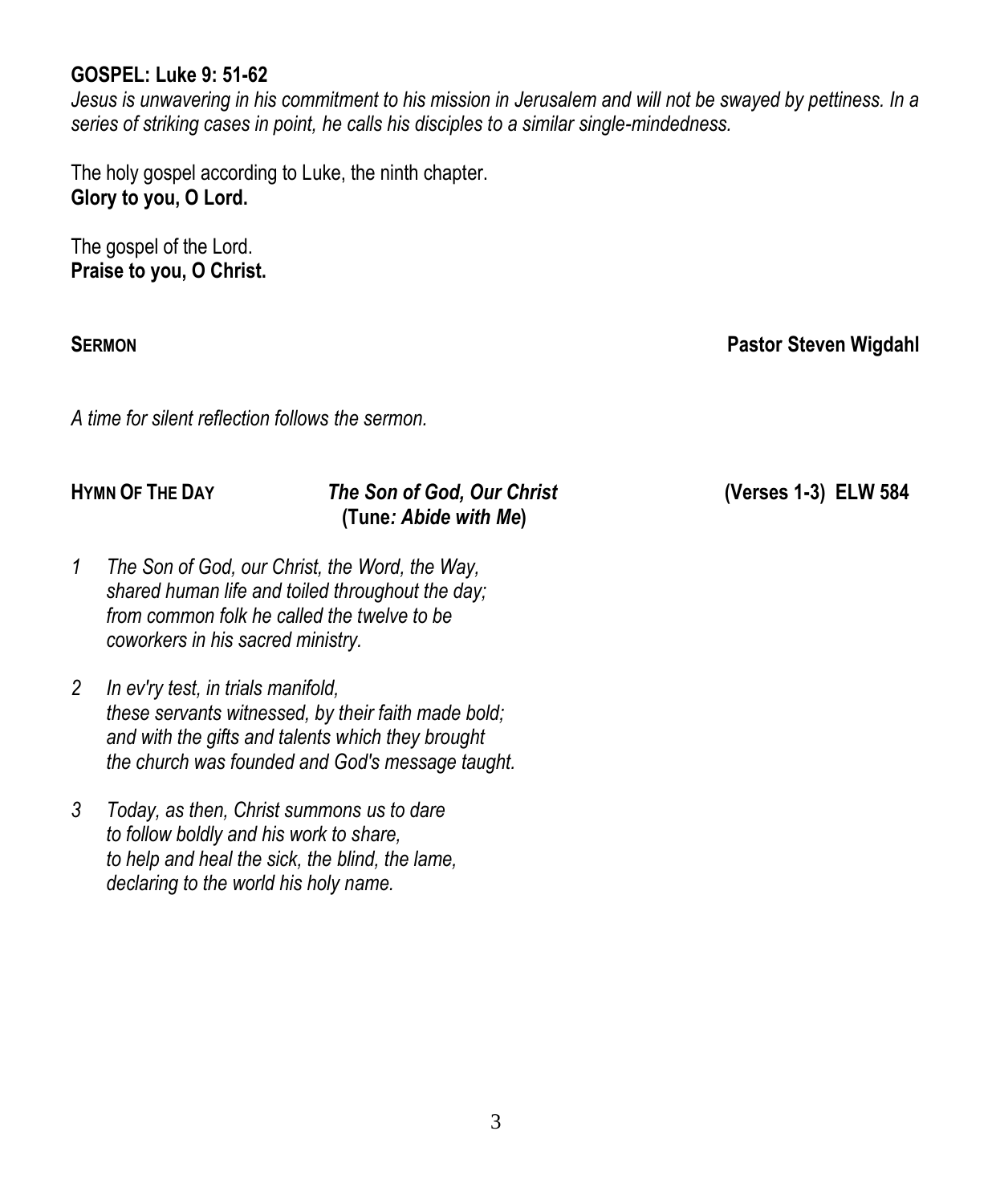# **APOSTLES' CREED**

**I believe in God, the Father almighty, creator of heaven and earth.**

**I believe in Jesus Christ, God's only Son, our Lord, who was conceived by the Holy Spirit, born of the virgin Mary, suffered under Pontius Pilate, was crucified, died, and was buried; he descended to the dead.\* On the third day he rose again; he ascended into heaven, he is seated at the right hand of the Father, and he will come to judge the living and the dead.**

**I believe in the Holy Spirit,**

**the holy catholic church, the communion of saints, the forgiveness of sins, the resurrection of the body, and the life everlasting. Amen.**

Or, "he descended into hell," another translation of this text in widespread use.

### **PRAYERS OF INTERCESSION**

United in Christ and guided by the Spirit, we pray for the church, the creation, and all in need. *God of grace,* **hear our prayer.**

### **PEACE**

*The presiding minister and the assembly greet each other in the peace of the risen Christ.* The peace of Christ be with you always.

### **And also with you.**

*The people may greet one another with a sign of Christ's peace, and may say, "Peace be with you," or similar words.*

### **OFFERING**

*An offering is gathered for the mission of the church, including the care of those in need. During this time, the table is set.*

*The ushers will come forward and distribute the offering plates to the congregation.*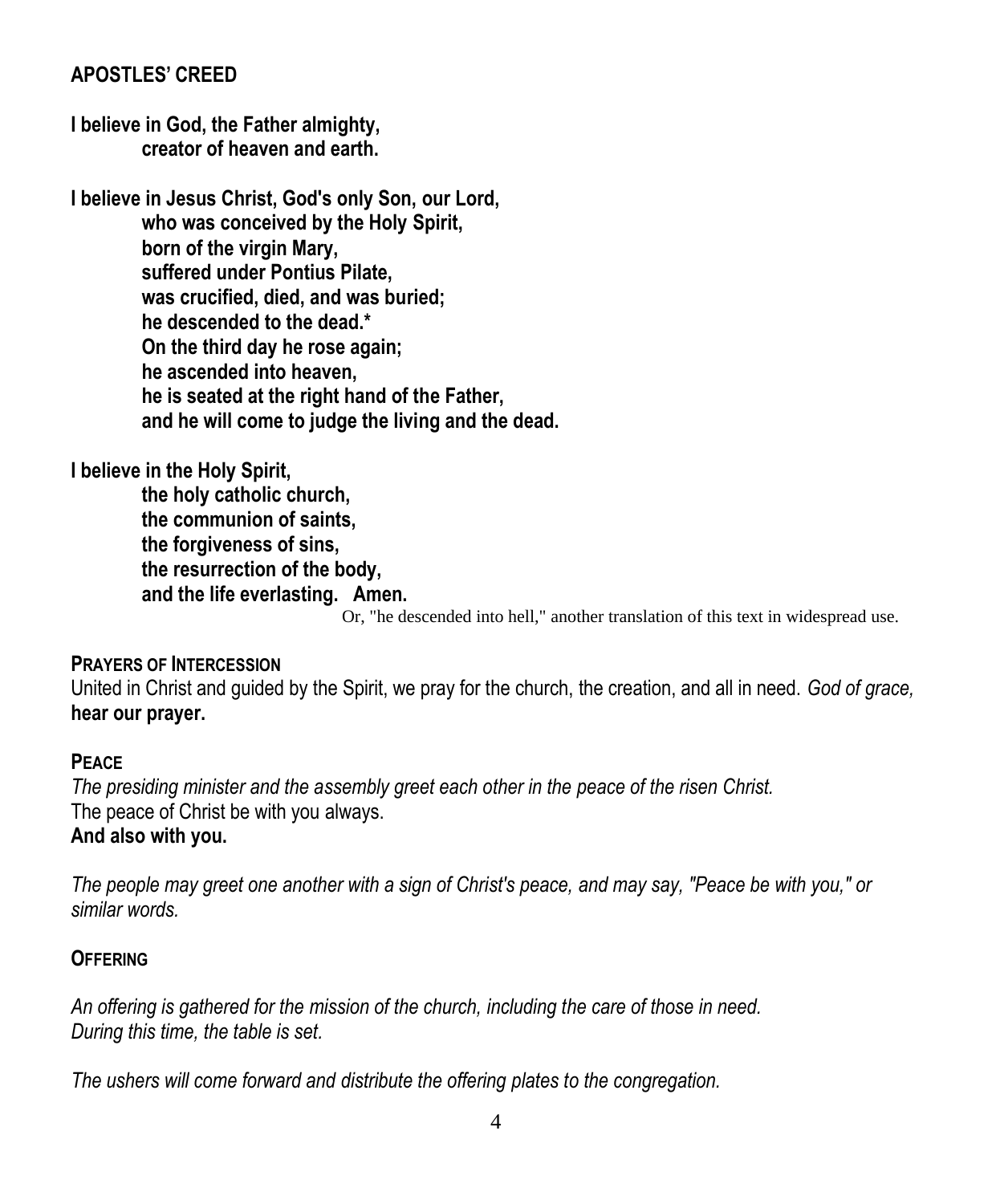**OFFERTORY** *Lord, Here Am I* **John Ness Beck Jan Gazdic, soloist**

*Master, Thou callest, I gladly obey; only direct me, and I'll find Thy way. Teach me the mission appointed for me, what is my labor, and where it shall be. Master, Thou callest, and this I reply, "Ready and willing, Lord, here am I."* 

*Willing, my Savior, to take up the cross; willing to suffer reproaches and loss. Willing to follow, if Thou wilt but lead; only support me with grace in my need. Master, Thou callest, and this I reply, "Ready and willing, Lord, here am I."* 

*Living or dying, I still would be Thine; yet I am mortal while Thou art divine. Pardon, whenever I turn from the*  right; pity, and bring me again to the light. Master, Thou callest, and this I reply, "Ready and willing, Lord, *here am I."* 

### **CONSECRATION OF THE OFFERINGS**

*The pastor will invite the blessing of the offerings. The ushers will bring the bread, wine, and offerings they have received to the altar.*

### **OFFERTORY RESPONSE** *We Are an Offering* **ELW 692**

### **OFFERING PRAYER**

Let us pray. God of abundance: you have set before us a plentiful harvest. As we feast on your goodness, strengthen us to labor in your field. and equip us to bear fruit for the good of all, in the name of Jesus. **Amen.**

## **THE GREAT THANKSGIVING DIALOGUE (SUNG)**

The Lord be with you. **And also with you.** Lift up your hearts. **We lift them to the Lord.** Let us give thanks to the Lord our God. **It is right to give our thanks and praise.**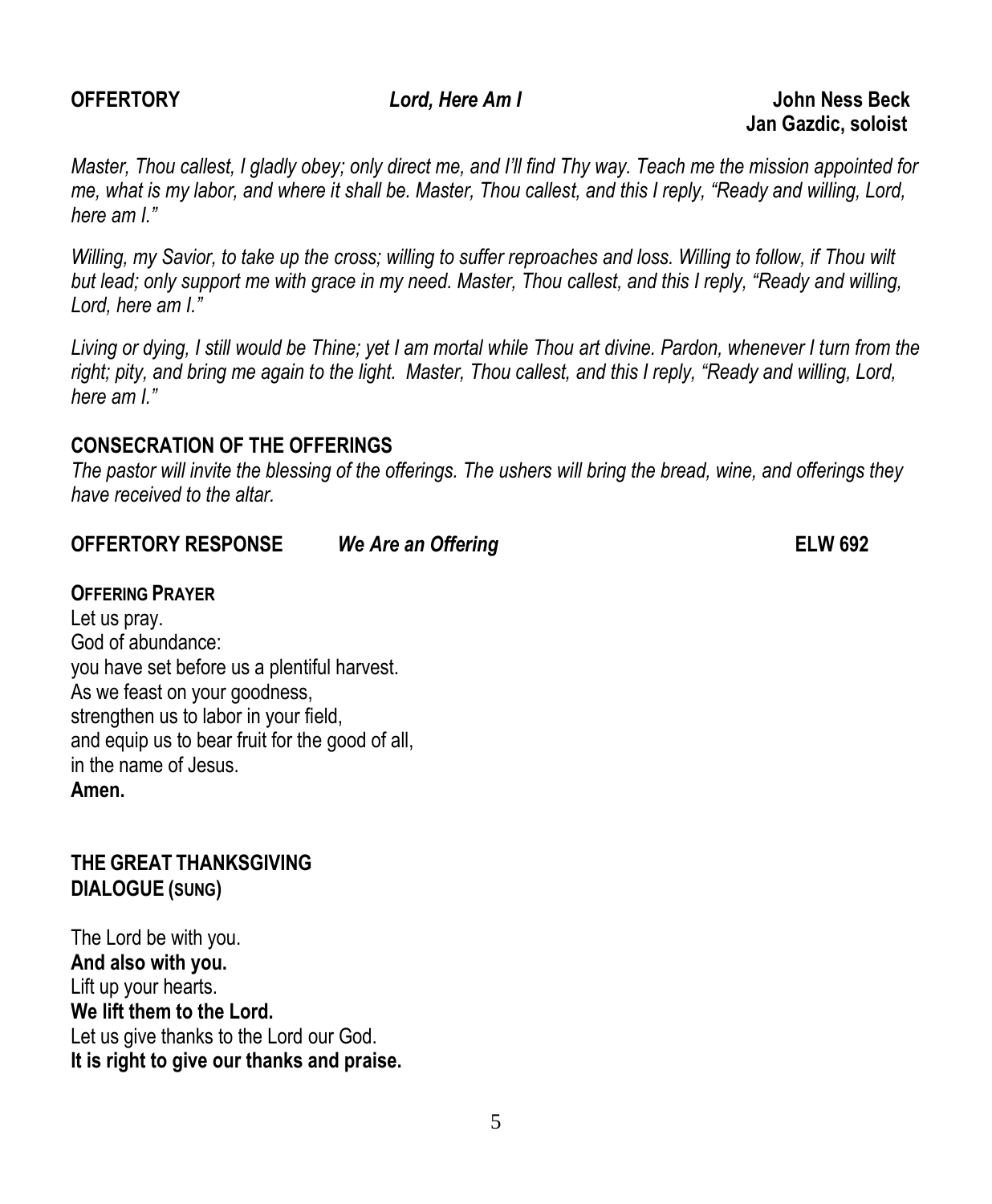## **PREFACE**

It is indeed right, our duty and our joy, that we should at all times and in all places give thanks and praise to you, almighty and merciful God, through our Savior Jesus Christ; who on this day overcame death and the grave, and by his glorious resurrection opened to us the way of everlasting life. And so, with all the choirs of angels, with the church on earth and the hosts of heaven,

we praise your name and join their unending hymn:

## **HOLY**

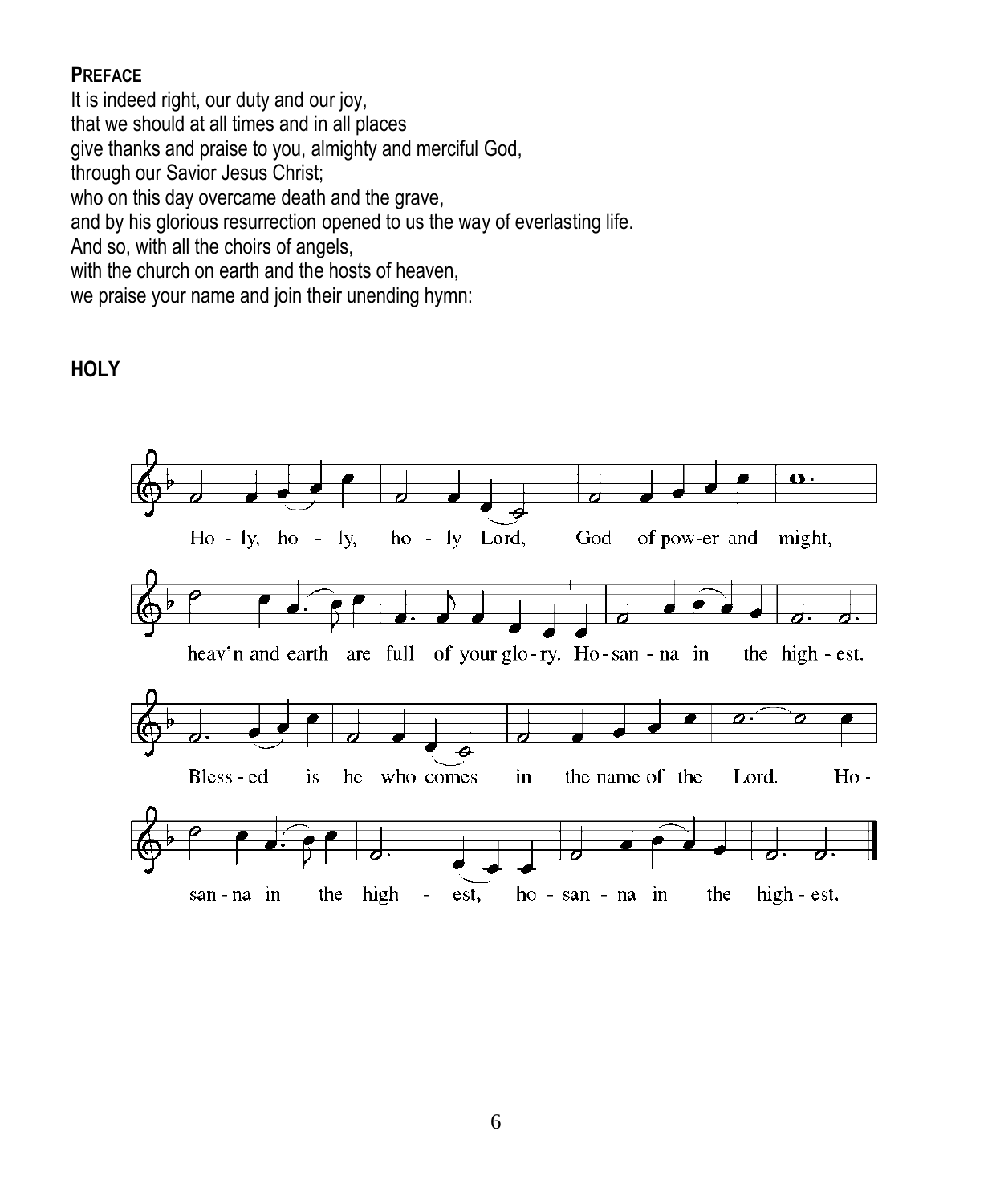# **THANKSGIVING AT THE TABLE**

In the night in which he was betrayed, our Lord Jesus took bread, and gave thanks; broke it, and gave it to his disciples, saying: Take and eat; this is my body, given for you. Do this for the remembrance of me.

Again, after supper, he took the cup, gave thanks, and gave it for all to drink, saying: This cup is the new covenant in my blood, shed for you and for all people for the forgiveness of sin. Do this for the remembrance of me.

# **LORD'S PRAYER**

**Our Father, who art in heaven, hallowed be thy name, thy kingdom come, thy will be done, on earth as it is in heaven.**

**Give us this day our daily bread;**

 **and forgive us our trespasses, as we forgive those who trespass against us; and lead us not into temptation, but deliver us from evil.**

**For thine is the kingdom,**

**and the power, and the glory, forever and ever. Amen.**

### **INVITATION TO COMMUNION**

In Christ's presence there is fullness of joy. Come to the banquet.

### **COMMUNION**

*When giving the bread and cup, the communion assistants in the sanctuary and at home will say:* The body of Christ, given for you. The blood of Christ, shed for you. *and each person may respond* Amen.

*The assembly stands.*

*Jesus Christ is the host of this Holy Communion, in which we celebrate the Real Presence of Our Lord among us. Jesus' presence is in the sanctuary. Jesus' presence is also real in your home. Please have bread and wine available and ready (or juice). All the baptized are welcome to participate this morning in their homes during the livestream worship. Follow the presiding pastor for instructions.*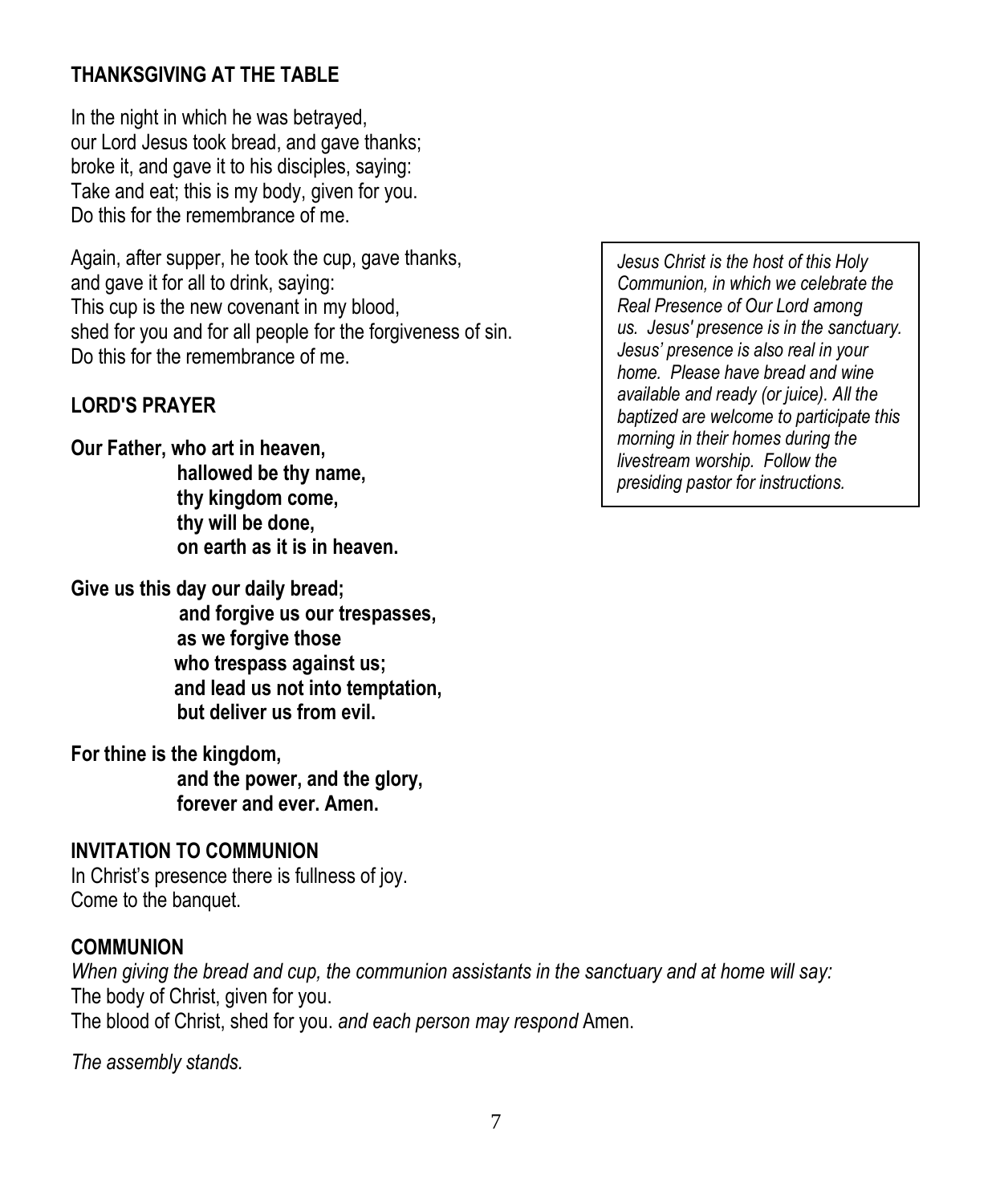# **POST-COMMUNION BLESSING**

The body and blood of our Lord Jesus Christ strengthen you and keep you in his grace. **Amen.**

### **PRAYER AFTER COMMUNION**

Let us pray. Life-giving God, through this meal you have bandaged our wounds and fed us with your mercy. Now send us forth to live for others, both friend and stranger, that all may come to know your love. This we pray in the name of Jesus. **Amen.**

### **BLESSING**

The Lord bless you and keep you; The Lord make his face to shine upon you and be gracious to you; The Lord lift up his countenance upon you and give you peace.

**Amen.**

# **SENDING SONG** *Lead Me, Guide Me (Verses 1, 3)* **ELW 768 Refrain—Verse 1—Refrain—Verse 3--Refrain**

**DISMISSAL** 

Go in peace. Love your neighbor. **Thanks be to God.** 

# **POSTLUDE** *Let Us Ever Walk with Jesus* **arr. Dew**

Copyright © 2021 Augsburg Fortress. All rights reserved. Reprinted by permission under Augsburg Fortress Liturgies Annual License # SAS000751

New Revised Standard Version Bible, copyright © 1989, Division of Christian Education of the National Council of the Churches of Christ in the United States of America. Used by permission. All rights reserved.

Will You Come and Follow Me. Text: John Bell, Used with permission, from One License # A-702137

The Son of God, Our Christ. Text, c. 1957, Hope Publishers, Used with permission, from One License # A-702137

Hear Our Prayer. Used with permission, from One License # A-702137

Lead Me, Guide Me. Text: Doris Akers, 1922-1995. Used with permission from One License # A-702137

Lord, Here Am I, John Ness Beck, copyright 2000, Beckenhorst Press, Inc. Used with permission, from One License # A-702137